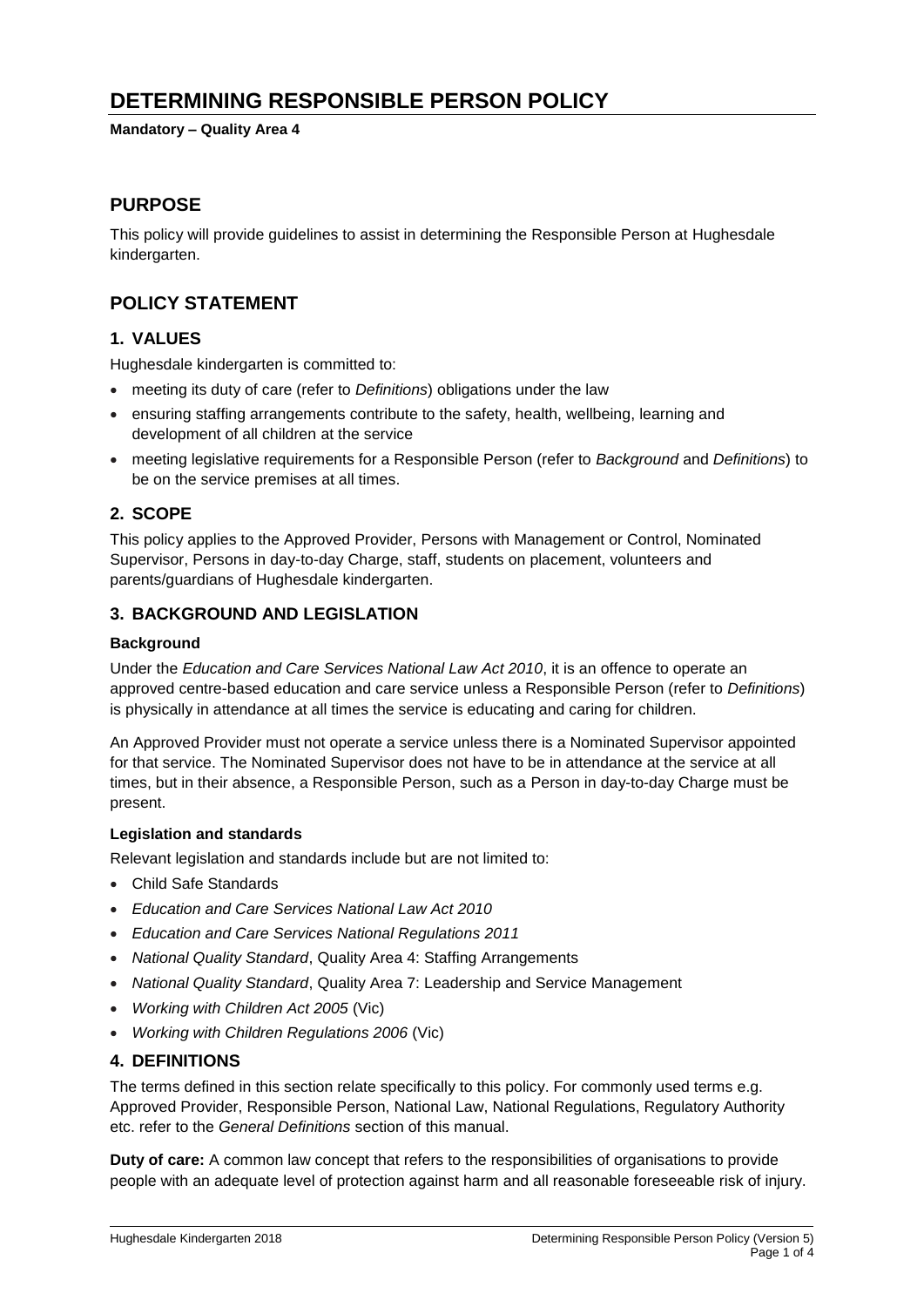**Person in day-to-day Charge:** A person who is placed in day-to-day charge of an education and care service by an Approved Provider or a Nominated Supervisor; and who has consented to the placement in writing (Regulation 117A).

**Person with Management or Control:** Where the Approved Provider of a service is an eligible association, each member of the association's executive committee is a Person with Management or Control and has the responsibility, alone or with others, for managing the delivery of the education and care service (National Law: Definitions (b)).

**Responsible Person:** Centre-based services must have a Responsible Person present at all times that the service is delivering education and care. The responsible person is the Person in day-to-day Charge at the service and can be one of the following:

- the Approved Provider, if the Approved Provider is an individual, or in any other case, a Person with Management or Control (refer to *Definitions*) of an education and care service operated by the Approved Provider
- the Nominated Supervisor of the service
- a Person placed in day-to-day Charge of the service. (National Law, Section 162)

**Nominated Supervisor:** A person who has been nominated by the Approved Provider of the service under Part 3 of the Act and who has consented to that nomination in writing can be the Nominated Supervisor. All services must have a Nominated Supervisor(s) with responsibility for the service in accordance with the National Regulations (Section 5 and 161).

## **5. SOURCES AND RELATED POLICIES**

### **Sources**

- Australian Children's Education and Care Quality Authority (ACECQA), Information Sheets: [www.acecqa.gov.au](http://www.acecqa.gov.au/)
- *Guide to the Education and Care Services National Law and the Education and Care Services National Regulations 2011*: [www.acecqa.gov.au](http://www.acecqa.gov.au/)
- *Guide to the National Quality Framework*: [www.acecqa.gov.au](http://www.acecqa.gov.au/)

### **Service policies**

- *Child Safe Environment Policy*
- *Code of Conduct Policy*
- *Participation of Volunteers and Students Policy*
- *Privacy and Confidentiality Policy*
- *Staffing Policy*
- *Supervision of Children Policy*

## **PROCEDURES**

### **The Approved Provider and Persons with Management or Control are responsible for:**

- ensuring there is a Responsible Person on the premises at all times the service is delivering education and care programs for children
- nominating sufficient Nominated Supervisors to meet legislative requirements for a Responsible Person at the service at all times, including during periods of leave or illness
- ensuring that a person nominated as a Nominated Supervisor or a Person in day-to-day Charge:
	- − is at least 18 years of age
	- − has adequate knowledge and understanding of the provision of education and care to children
	- − has the ability to effectively supervise and manage an education and care service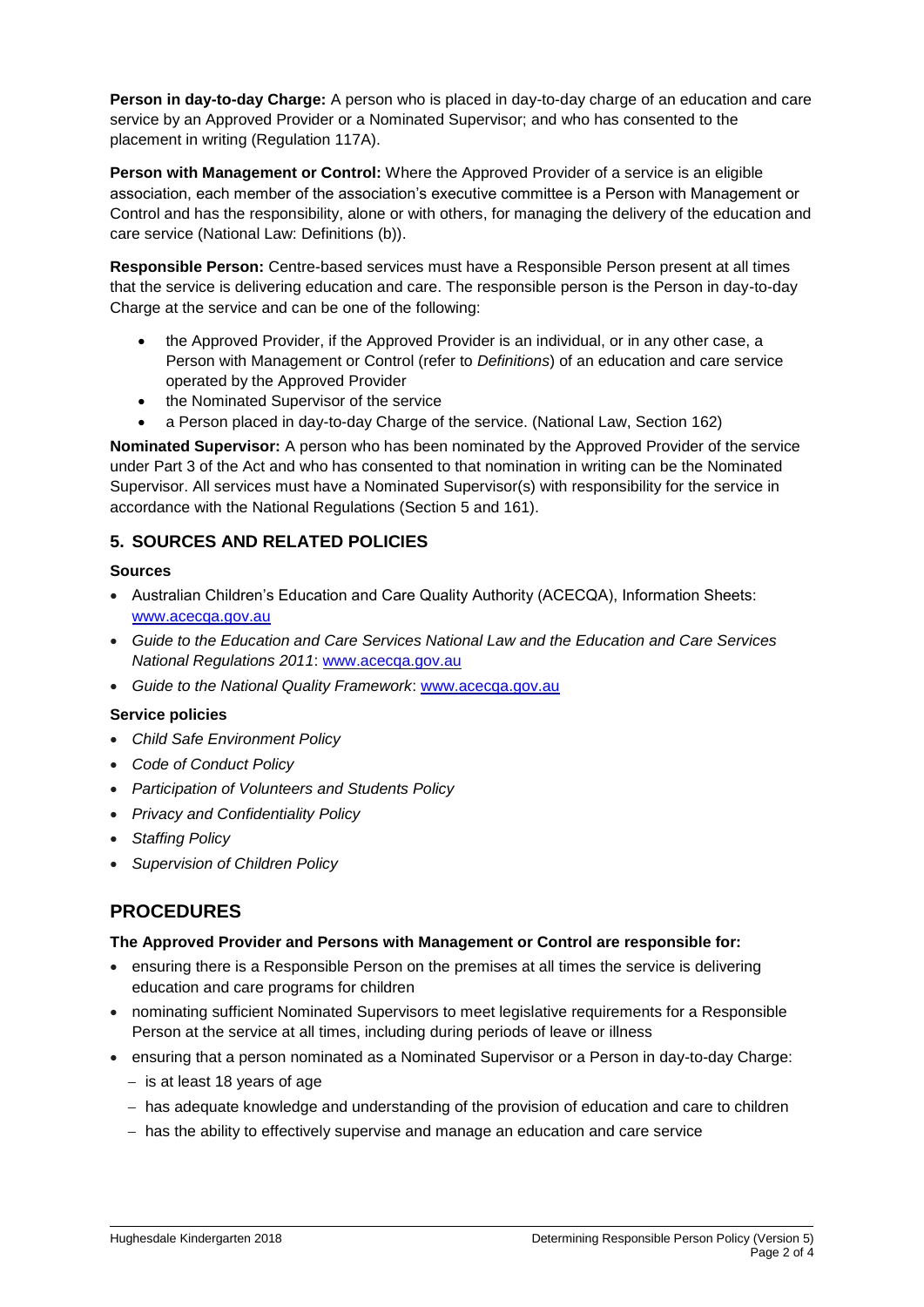- − has not been subject to any decision under the National Law, or any other children's services or education law, to refuse, refuse to renew, suspect, or cancel a licence, approval, registration, certification or other authorisation granted to the person
- − has a history of compliance with the National Law and other relevant laws (Regulations 117C and 117B)
- ensuring that the name and position of the Responsible Person in charge of the service is displayed and easily visible from the main entrance of the service (National Law: Section 172)
- ensuring that the service does not operate without a Nominated Supervisor(s), and that the Nominated Supervisor(s) has given written consent to be in the role
- ensuring that the name of the Nominated Supervisor is displayed prominently at the service
- ensuring that information about the Nominated Supervisor, including name, address, date of birth, evidence of qualifications, approved training, a Working with Children Check or teaching registration, and other documentary evidence of fitness to be a Nominated Supervisor (refer to *Staffing Policy*) is kept on the staff record (Regulation 146)
- notifying the Regulatory Authority if:
	- − there is a change to the name or contact details of the Nominated Supervisor (Section 56, Regulation 35)
	- − the Nominated Supervisor is no longer employed or engaged by the service
	- − has been removed from the role
	- − the Nominated Supervisor withdraws their consent to the nomination
	- − if a Nominated Supervisor or person in day-to-day charge has their Working with Children Check or teacher registration suspended or cancelled, or if they are subject to any disciplinary proceedings under the law
	- − there is any other matter or incident which affects the ability of the Nominated Supervisor to meet minimum requirements and re-assessing the Nominated Supervisor's suitability for the role
- ensuring that, when the Nominated Supervisor is absent from the premises, an alternative Responsible Person is on site
- ensuring that the Nominated Supervisor and Person in day-to-day Charge have a sound understanding of the role of Responsible Person
- ensuring that the staff record includes the name of the Responsible Person at the centre-based service for each time that children are being educated and cared for by the service (Regulation 150)
- ensuring that the Nominated Supervisors and Person in day-to-day Charge have successfully completed child protection training (see *Child Safe Environment Policy)*
- developing rosters in accordance with the availability of Responsible Persons, hours of operations and the attendance patterns of children.

### **The Nominated Supervisor is responsible for:**

- providing written consent to accept the role of Nominated Supervisor
- ensuring they have a sound understanding of the role of Responsible Person (refer to *Definitions*)
- ensuring that, in their absence from the service premises, a Responsible Person is present
- ensuring that a Person in day-to-day Charge:
	- − is at least 18 years of age
	- − has adequate knowledge and understanding of the provision of education and care to children,
	- − has the ability to effectively supervise and manage an education and care service
	- − has not been subject to any decision under the National Law, or any other children's services or education law, to refuse, refuse to renew, suspect, or cancel a licence, approval, registration, certification or other authorisation granted to the person
	- − has a history of compliance with the National Law and other relevant laws (Regulation 117B)